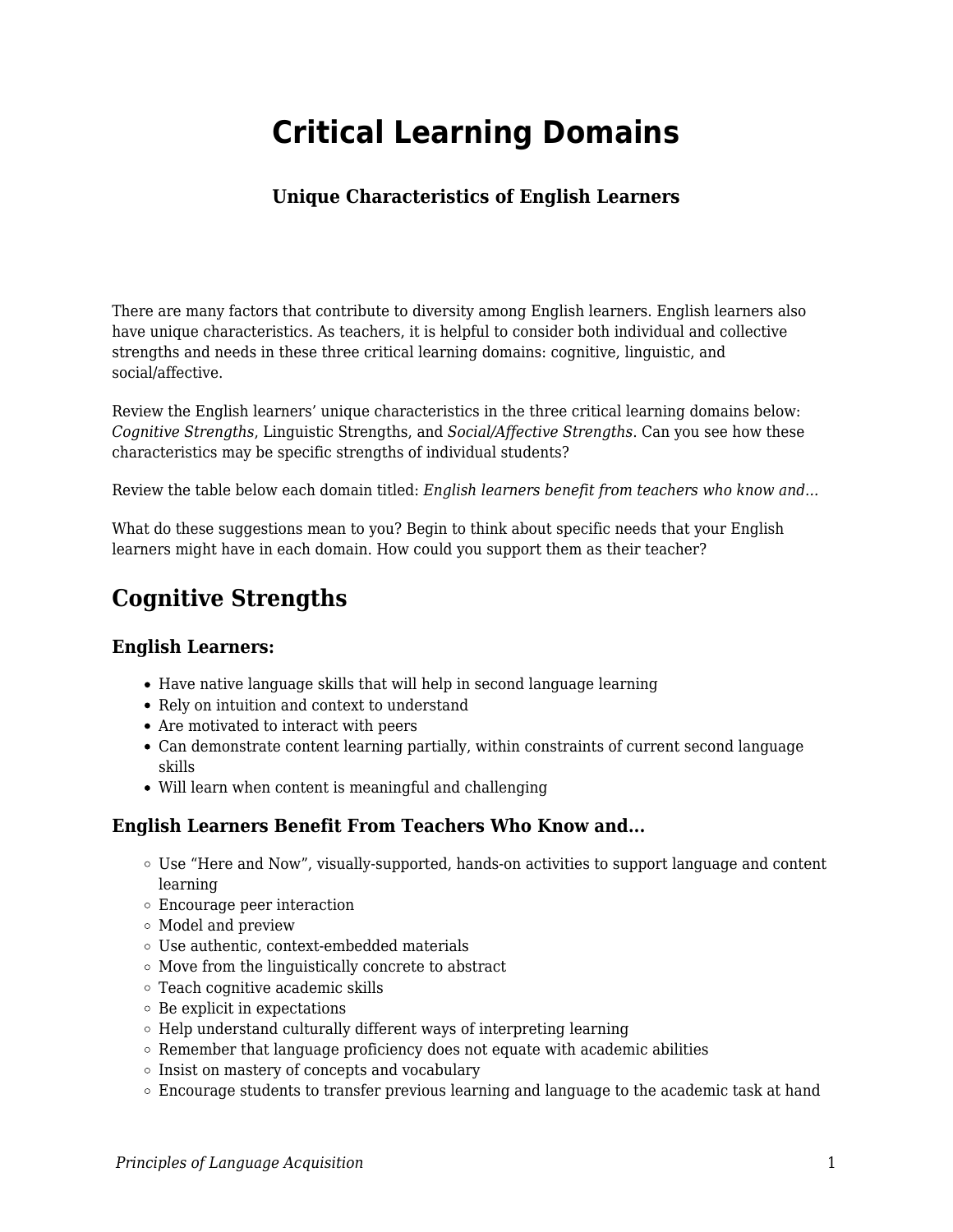## **Linguistic Strengths**

#### **English Learners:**

- Have native language proficiency
- May know concepts in first language but not have the second language cover term
- Have strong social motivation to communicate with peers
- Are active processors of language and school system knowledge
- Respond well to routines, modeling, hands-on activities, and visual aides
- Respond well to meaningful language use and interaction

#### **English Learners Benefit From Teachers Who Know and...**

- $\circ$  Understand that developing and maintaining native language competence is important
- Recognize that second language proficiency depends on the level of proficiency obtained an a child's first language
- Understand that a minimum level of English proficiency is required before a student benefit from English as the language of instruction in school
- $\circ$  Recognize that biliteracy, bilingualism, and biculturalism should be supported
- $\circ$  Understand that students are acquiring a second culture in addition to their native language and culture
- Recognize that proficiency includes from and social uses of language
- Remember that productive skills lag behind comprehension skills
- $\circ$  Realize that the silent period is common
- $\circ$  Understand that social language skills emerge faster (1 year) than academic language skills (5 to 7 years)
- $\circ$  Realize that older children are more efficient language learners but younger children reach higher overall communicative fluency

### **Social/Affective Strengths**

#### **English Learners:**

- Have multiple sources into identity
- Have the ability to move between language and cultural groups
- Interact with peers and take risks to communicate
- Typically are respectful of the role of teacher and adult
- Value cooperation over competition

#### **English Learners Benefit From Teachers Who Know and...**

- Understand that students may suffer from language shock and culture shock
- $\circ$  Recognize that students may participate actively in non-English social environments
- Understand that students' desires to assimilate or integrate vary
- $\circ$  Understand that native culture values may be in conflict
- Recognize minority status and intended length of residency impact schooling experience
- $\circ$  Realize that parental support may vary widely